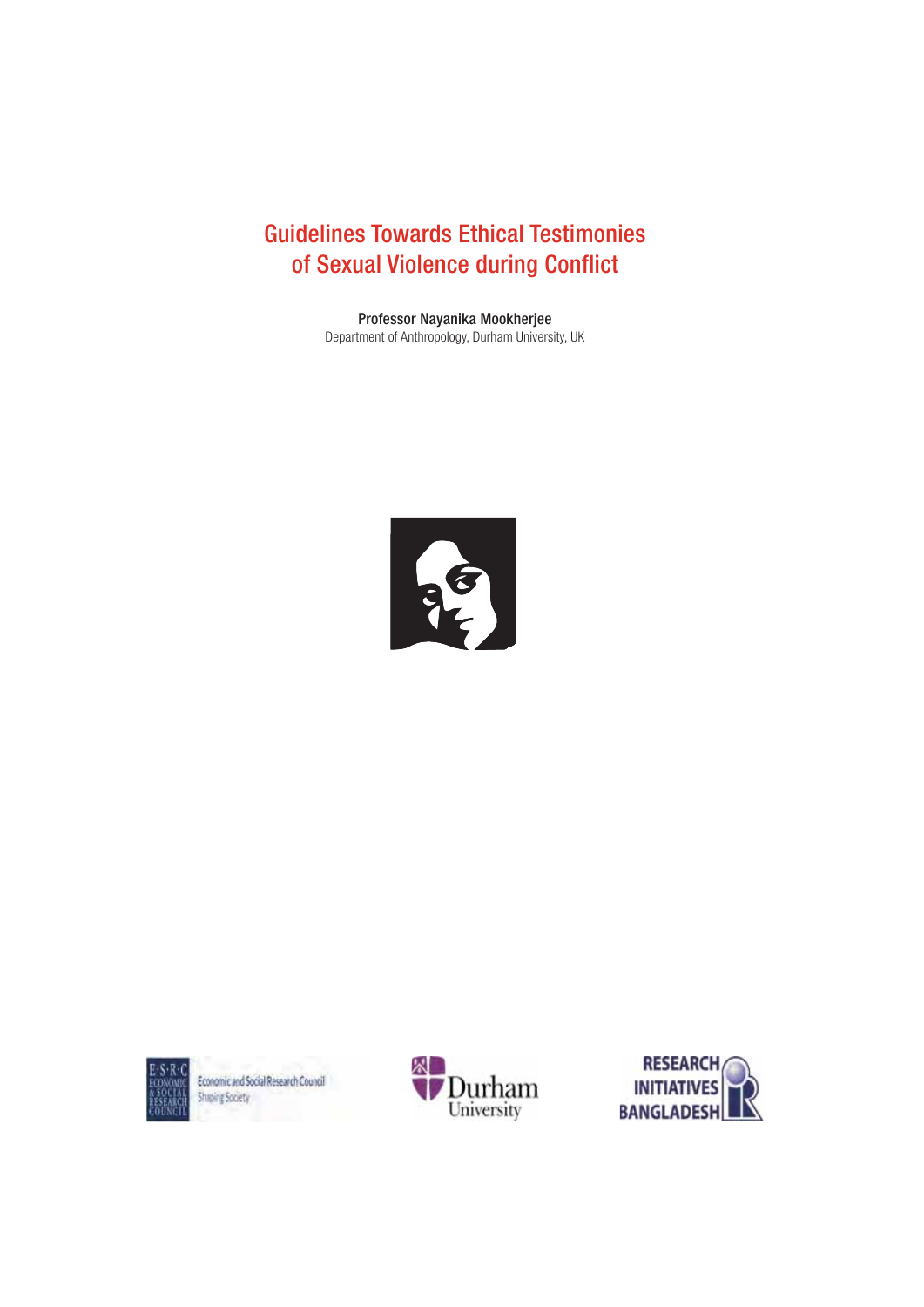**Context:** This guideline is based on the findings of Professor Nayanika Mookherjee's book The Spectral Wound: Sexual Violence, Public Memories and the Bangladesh War of 1971 (2015; 2016). Bangladesh is the only country which honoured women raped during the war of 1971 as birangonas (brave women). There exists a public memory (not silence) of wartime sexual violence in Bangladesh and this is hardly known beyond the country. Spectral Wound **ethnographically examines this public memory among survivors, state officials, human rights activists as well as archival sources, visual and literary representations. Most of the research on sexual violence in conflict focuses on highlighting the testimonies of violence only**. Interviews with survivors show that with the focus on documentation of the experiences of wartime rape, (i) inadequate attention is paid to the conditions under which such testimonies are recorded. (ii) As a result, ethical practices of documentation can be flouted by those who record testimonies of wartime rape (researchers, human rights activists, feminists, lawyers, filmmakers, photographers, journalists, writers) in their pursuit of these narratives, (iii) Hence, survivors can experience a double set of transgression in the very process of testifying to their violent experiences during wars. (iv) There can **emerge a critical disconnect between survivors needs and transitional justice processes**.

Keeping these sensitive and ethical concerns in mind, Professor Mookherjee has co-produced with Research Initiatives Bangladesh (in consultation with the Ministry of Liberation War Affairs of the Government of Bangladesh and various stakeholders in UK and Bangladesh) **an ethical guidelines and a graphic novel – both should be ideally read with the Spectral Wound**. This can be used by school children (from 12 years age) as well as professionals working among survivors.

In August 2018, a group of survivors of wartime sexual violence and the Ministry of Liberation War Affairs of the Bangladesh government launched these guidelines in Bangladesh. In Bangladesh, survivors of wartime sexual violence are referred to as liberation fighters and have been **receiving government pensions**. These guidelines are thereby essential for the state to record testimonies and include survivors on the government pension register. These guidelines would also enable **war babies** to seek recognition - and could be used in other contemporary instances of sexual violence in conflict like that of the **Rohingyas**. Further, these guidelines might be relevant for those attempting to collect **testimonies of sexual violence in an everyday**  context. In November 2018, the Foreign and Commonwealth Office's PSVI (Prevent Sexual Violence Initiative) team has proposed the Murad Code - the development of international standards for those working in this field. These guidelines would feed into that consultation process.

#### **A few points are worth noting:**

- These quidelines have been created by survivors and these prescriptions are based on their experiences of violations.
- These quidelines should complement local ethical reviews and supersede institutional ethics.
- These guidelines should also help us remember to check if there is a co-ordination body. Importantly, it is crucial to reflect whether there is further need for recording of testimonies and if there are adequate secondary sources to provide that insight.
- Testimonies for juridical purposes might be more limited in its remit and this guideline focuses on ethical testimonies.
- While a longer time is advisable for those recording testimonies, those with less time should be able to provide a nuanced survivor perspective about the: reasons for sexual violence, the varied contexts of testimonies, the use of language, euphemisms and gestures by survivors to uphold their narrative.

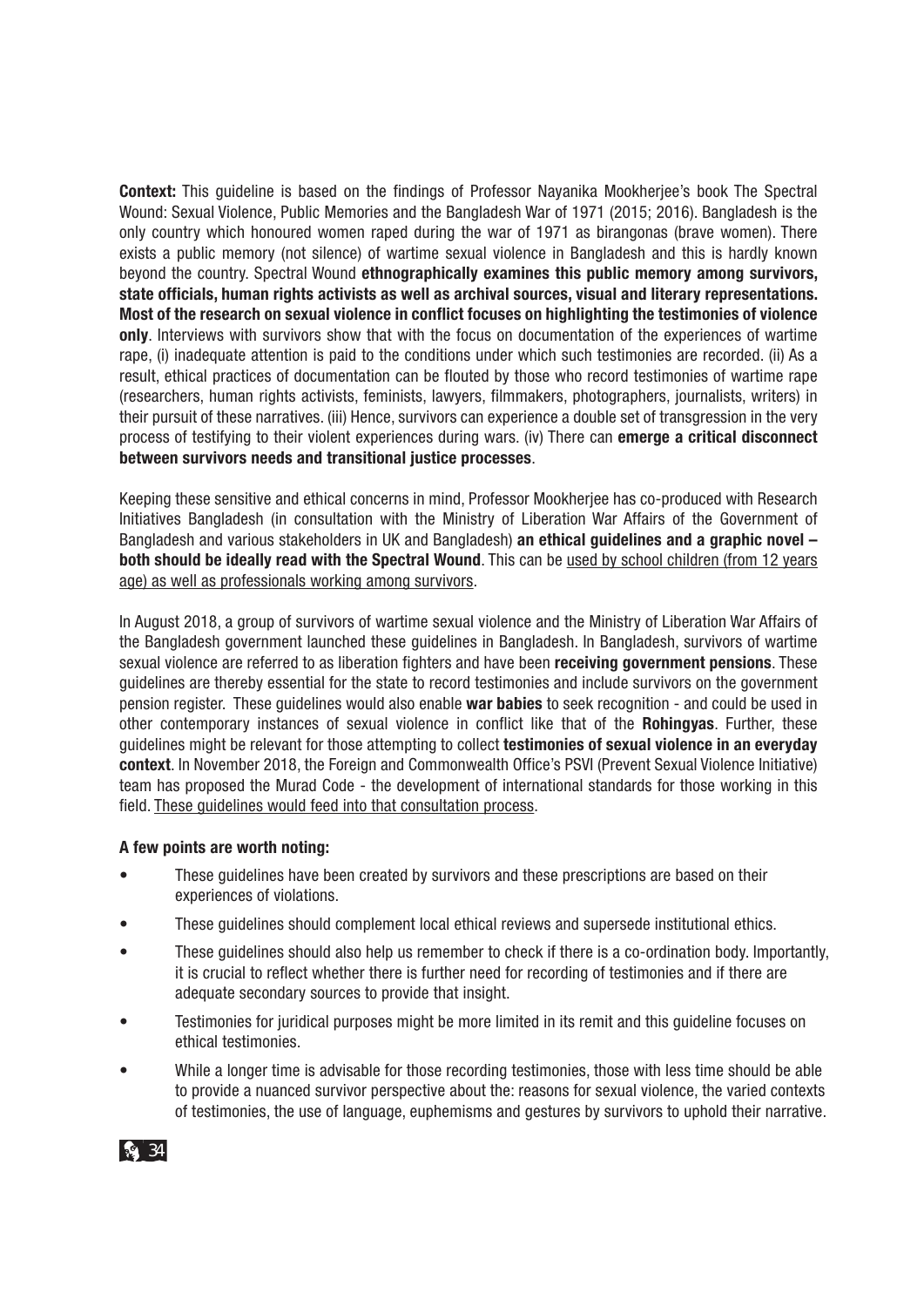### **The following are the proposed guidelines:**

### Before the Testimonial Process:

**1.Have you prepared adequately for these testimonies?** There needs to be intensive preparation before one starts gathering testimonies among survivors of wartime sexual violence. For this what is indispensable is a background training, reflection on the need for/purpose of testimonies, a study of secondary sources and avoidance of research fatigue among survivors.

**2. Whose testimonies are being focussed on?** It is ethically important to focus on those survivors who voluntarily come forward to give testimonies. **It is important to provide informants with a written information sheet explaining the need for testimonies and the uses of any data that it might generate.**The objective of the testimonies, how they would be used, who they would be read/heard by, what are the possible consequences of giving testimonies– these should be discussed with survivors.

**3. Have you thought of how the positions (gender, age, class, experience etc.) of the researcher affects the interview?** The questions one asks should be thought through.

#### During the Testimonial Process:

#### **4. Have you done a risk assessment before interviewing survivors?**

- It is absolutely essential to comprehensively asess the economic, physical, psychological safety of survivors across space and time. We need to safeguard the interest of survivors and provide support.
- It is important to discuss the various kinds of possible problems (including socio-economic manifestations of 'stigma') they might face if they are identifying themselves as survivors of sexual violence.
- Instead of relying on gatekeepers, intermediaries, interpreters and translators, survivors should be asked whether they would be willing to speak.

5. Do vou have enough time for these testimonies? Interviews need to be conducted with adequate time so that survivors can give their testimonies (if they wish to) in accordance with the time and place that suits them. Their context is the priority.

- If possible, it is important to know about the historical/political context of the area before undertaking interviews.
- s Alongside the survivors of sexual violence it is important to interview other survivors of the war in the area. This makes the survivors less conspicuous and and could mitigate jealousies from others towards them.
- To understand the socio-economic contexts of survivors, it would be important to talk to their family members and wider community, if possible.
- It is important to examine various secondary sources to understand the historical/political/economic contexts in the area across time.
- It is necessary to establish relationships of trust and empathy with survivors.

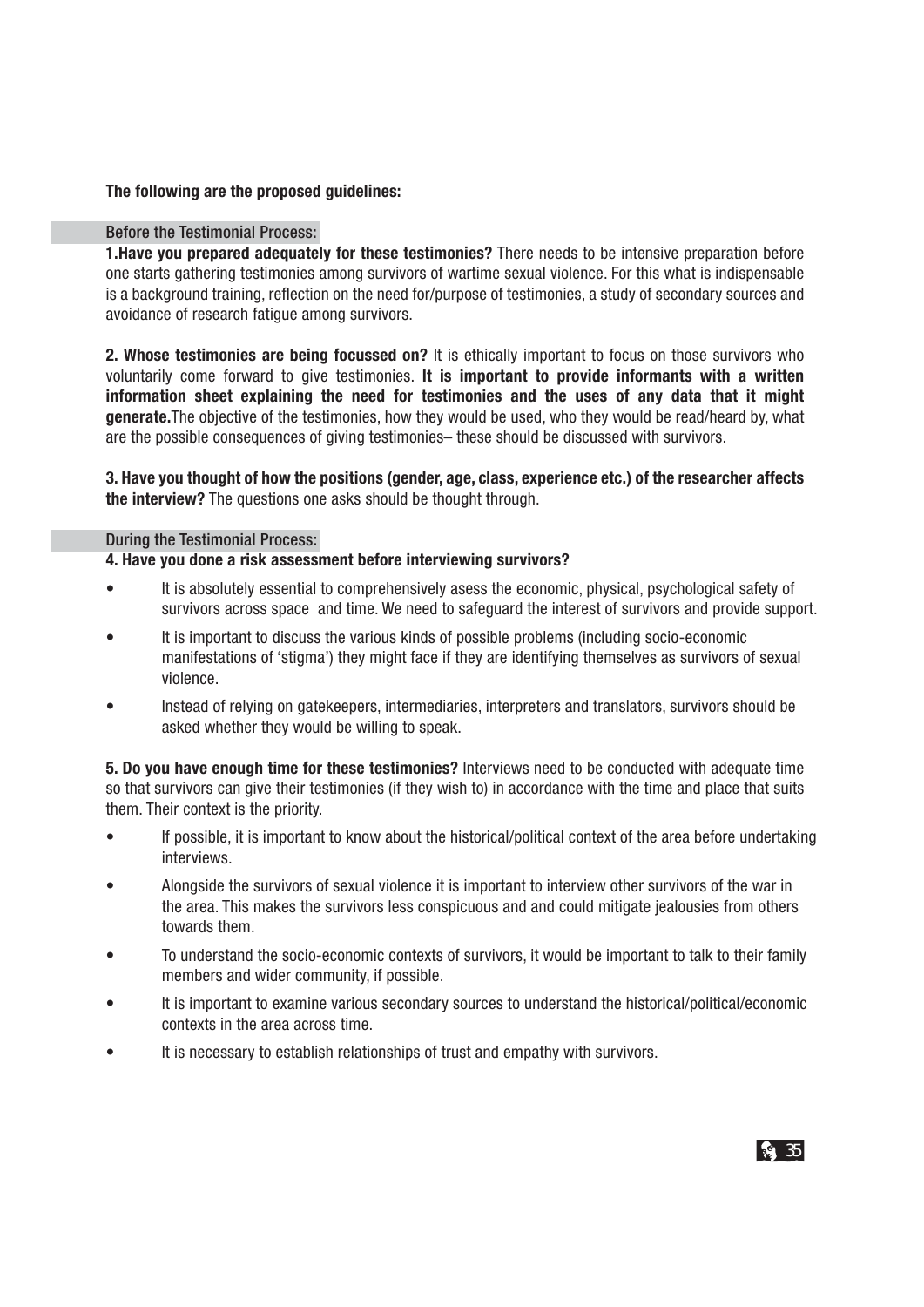#### During and After the Testimonial Process:

**6. Have you secured meaningful informed consent at every instance?** During the process of collecting testimonies with survivors, ethical decision-making has to be undertaken repeatedly.

- It is important to ensure that those giving testimonies know and understand their rights and the services available to them which could in turn inform consent.
- Constant informed consent is needed from survivors before recording their narratives, taking their photographs, including them in publications. The published work should be shared with the survivors and it should be agreed how one follows up survivors in the post-testimonial phase. Consent should also be time-bound if so decided by the survivors.
- Avoid entering personal spaces without permission for the purpose of interviews.
- s Avoid making any assurances and particulalrly false promises to survivors of sexual violence.
- s Any invitation to ceremonies honouring survivors should prioritise the perspectives of survivors of sexual violence.
- The search for testimonies and interviews should not harm the survivors and put them at risk.

#### **7. Have you listened to the post-conflict and contemporary conditions of survivors?** Also:

- We need to avoid sensationalizing these testimonies.
- Caution must be taken that the researchers' opinion does not influence the process of collecting testimonies.
- Caution must be taken to avoid making the testimonials disrespectful and horrific for commercial, voyeuristic purposes.
- Testimonies should avoid linear accounts and present the stories the way survivors want to narrate their experience: as narratives, emotional, non-verbal gestures or fragments.

#### After the Testimonial Process:

**8. Have you reflected on how we use images of and languages about survivors during the testimony and when representing their life-stories? And what are the consequences of such image and language use?** Survivor blame should be avoided in all instances.

**9. Have you thought through the complexities of the rights to confidentiality and anonymity?** Survivors should have the right to remain anonymous and to have their rights to privacy and confidentiality respected. The need to identify oneself depends on the survivors and their concerns.

#### **10. Have you kept in touch with survivors after recording their testimonies?**

If the survivors agree, warm relationships should be maintained in the post-testimonial phase.

#### **These guidelines need urgent implementation**.

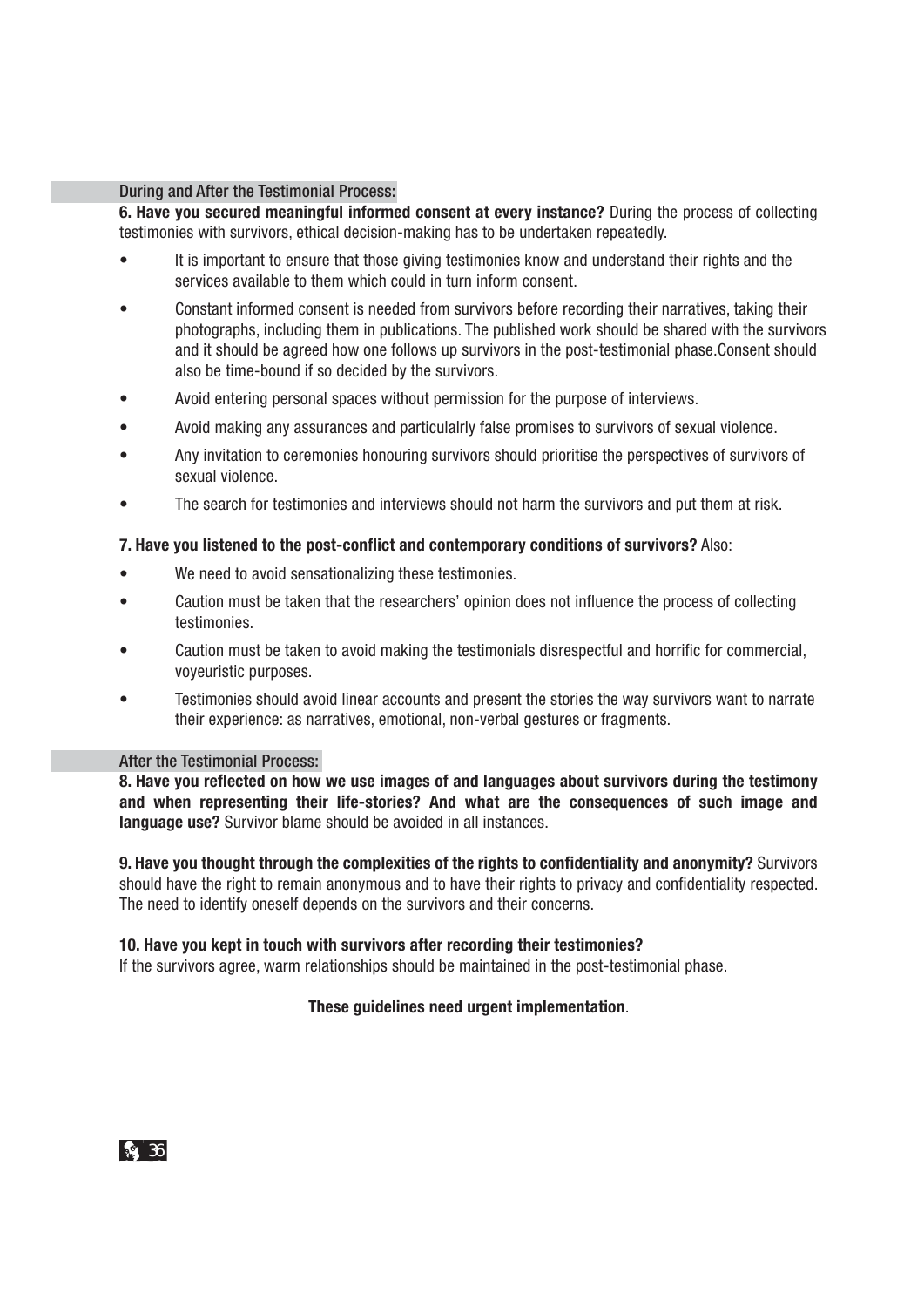#### **Acknowledgements**

The guidelines and graphic novel draw from research findings [Mookherjee, Nayanika The Spectral Wound: Sexual Violence, Public Memories and the Bangladesh War of 1971 (2015; 2016)]. These guidelines and graphic novel have been co-produced through five workshops (two in LSE's Women, Peace and Security in October 2016, December 2018 and three with Research Initiatives Bangladesh in November 2016, August 2017 and August 2018) in collaboration with various stake holders (like academics, researchers, government officials, policy makers, NGO representatives, feminists and human rights activists, journalists, filmmakers and photographers). All participants emphasized the need for these guidelines and the graphic novel. These guidelines were launched in August 2018 by the Honourable Minister Jonab A. K. M Mozammel Hoque. Since November 2016 the government of Bangladesh's Liberation War Ministry has been involved with these guidelines in a participatory and supportive capacity.

For assistance with translation and transliteration I am thankful to Suraiya Begum, Rashida Akhtar, Babul Chandra Sutradhar, Professors Mirza Taslima Sultana, Sayeed Ferdous and Dr, Zobaida Nasreen. The warm support for these guidelines by Dr. Meghna Guhathakurta, the Excecutive Director of RIB and Dr. Marsha Henry, the Director of WPS has been invaluable. I am also grateful to all the staff and colleagues at RIB and LSE's Women, Peace and Security whose support has made the workshops a fruitful process. Above all, warmest gratitude needs to be attributed to the birangonas, the survivors of sexual violence during the Bangladesh war of 1971 whose experiences are foundational to these guidelines. My thank you goes out to all the participants of the workshops. We also gratefully acknowledge the use of some of the wording from the ethics codes of The Association of Social Anthropologists of UK and the Commonwealth and the American Anthropological Association.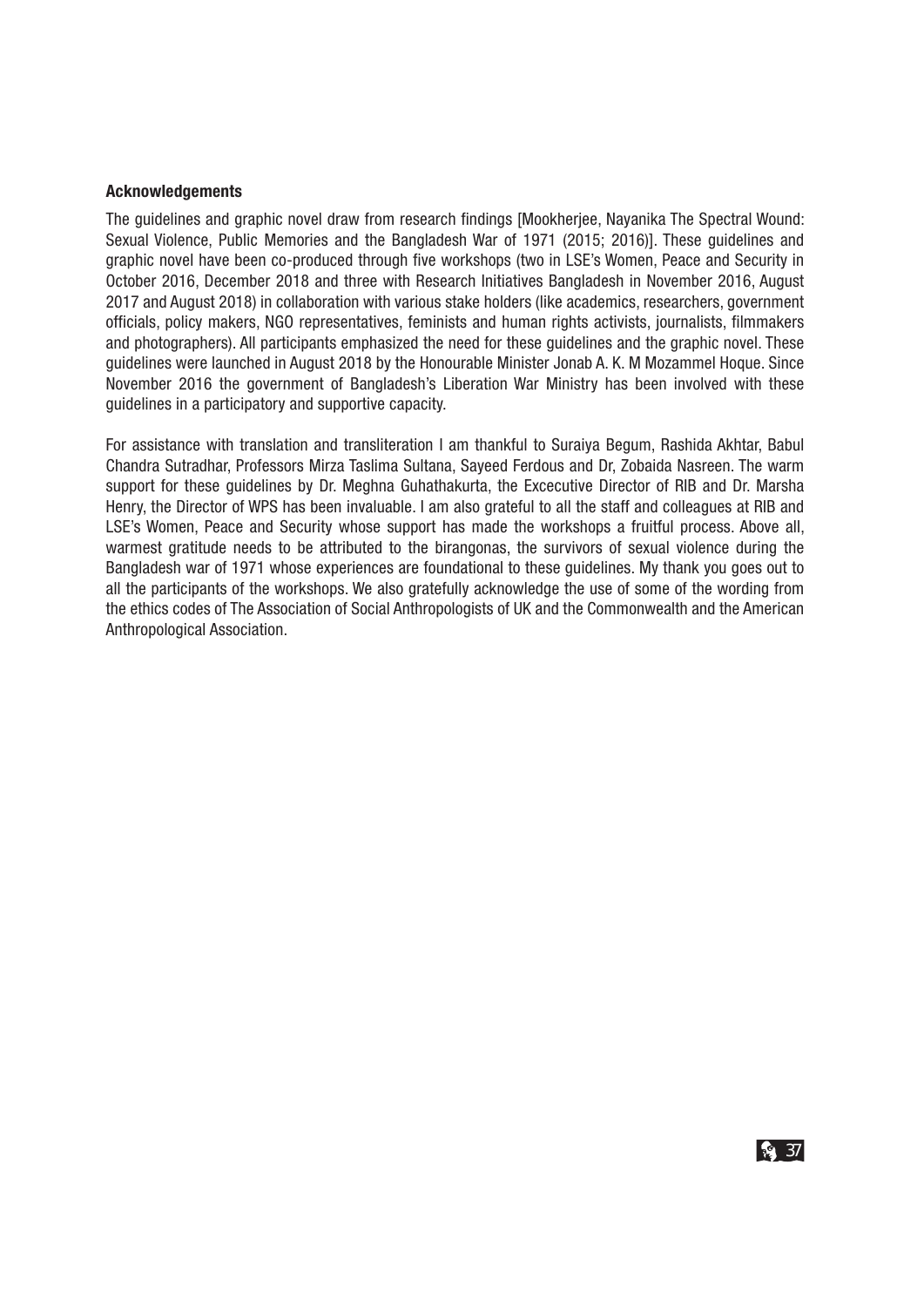## SELF ASSESSMENT FORM

(This could be a written and/or verbal summary for participants/survivors and/or gatekeepers as well as serve as a reminder for those recording testimonies)

|                |                                                                                                                                                                                                                                                                                                                                                                                          | <b>YES</b> | NO. | Explain with reasons: how you have/have<br>notfollowedeach of these guidelines |
|----------------|------------------------------------------------------------------------------------------------------------------------------------------------------------------------------------------------------------------------------------------------------------------------------------------------------------------------------------------------------------------------------------------|------------|-----|--------------------------------------------------------------------------------|
| 1a.            | Have you prepared adequately for these<br>testimonies?                                                                                                                                                                                                                                                                                                                                   |            |     |                                                                                |
| 1 <b>b</b> .   | Have you considered the implications of your<br>testimonial intervention on the survivors?<br>Have you considered the following: reflection<br>on the need for/purpose of testimonies,<br>a study of other secondary sources and<br>avoidance of research fatigue among survivors?                                                                                                       |            |     |                                                                                |
| 2a.            | Have you thought about whose testimonies<br>are being focused on?                                                                                                                                                                                                                                                                                                                        |            |     |                                                                                |
| 2 <sub>b</sub> | Will you provide informants with a written<br>information sheet explaining the need for<br>testimonies and the uses of their testimonies?<br>The objective of the testimonies, how these<br>testimonies would be used, who they would be<br>read/heard by, for what purpose,<br>what are the possible consequences of giving<br>testimonies-these should be discussed<br>with survivors. |            |     |                                                                                |
| 3.             | Have you thought of how the positions<br>(gender, age, class, experience etc.)<br>of the researcher affects the interview?                                                                                                                                                                                                                                                               |            |     |                                                                                |
| 4.             | Have you done a risk assessment before<br>interviewing survivors?                                                                                                                                                                                                                                                                                                                        |            |     |                                                                                |
| 5.             | Do you have enough time for recording<br>these testimonies?                                                                                                                                                                                                                                                                                                                              |            |     |                                                                                |
| 6а.            | Have you secured meaningful informed<br>consent at every instance?Please explain<br>how you will deal with the issue of informed<br>consent, as appropriate to your testimony.                                                                                                                                                                                                           |            |     |                                                                                |
| 6b.            | Will recording devices be used only with the<br>permission of survivors?                                                                                                                                                                                                                                                                                                                 |            |     |                                                                                |